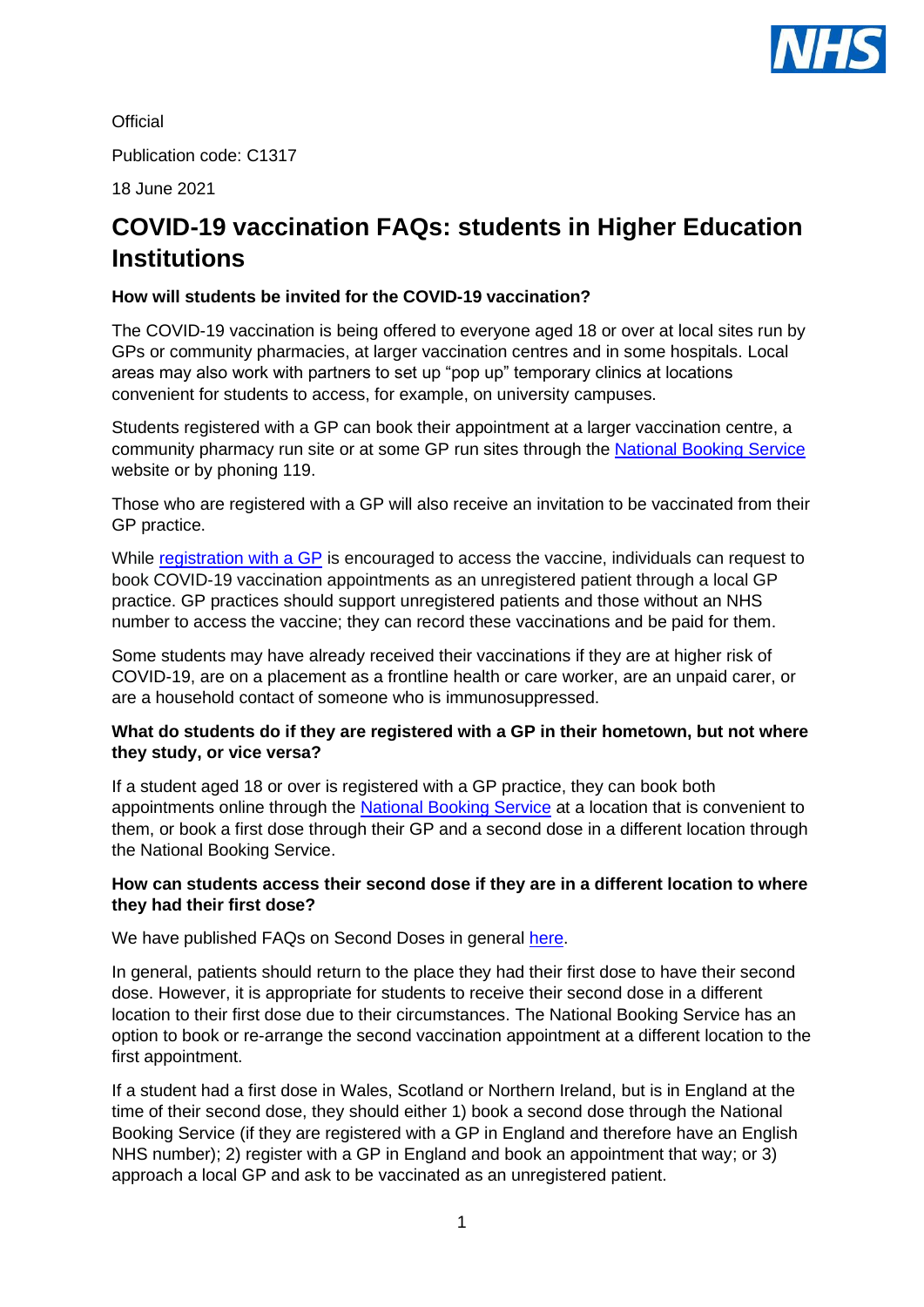We are working with the NHS in Scotland, Northern Ireland and Wales to ensure that records of vaccinations in those nations flow into a patient's English NHS record.

# **Can students due to start a health or social care placement be vaccinated before their placement starts?**

All adults in the UK aged 18 or over should be offered their first dose of the COVID-19 vaccine by 19 July 2021.

Anyone who starts working in the NHS or in social care and has not been vaccinated should be offered the vaccination through occupational health departments or be aware of where they can access the vaccination through their employer.

The second dose should not be brought forward in these circumstances.

# **What if a student is eligible for their first dose in England, but will be abroad for their second dose (e.g overseas placement)?**

The student should contact the health service in the country where they are resident at the time the second dose is due.

## **How can students obtain a COVID vaccine certificate?**

There is information on GOV.uk [here](https://www.gov.uk/guidance/demonstrating-your-covid-19-vaccination-status-when-travelling-abroad) about COVID vaccine certification.

#### **Where can students find more information?**

Students should be directed to nhs.uk/covid-vaccination for more information about the COVID-19 vaccination.

# **International students FAQs**

#### **Are international students eligible for the vaccination?**

Anybody aged 18 or over in the UK is eligible for the COVID-19 vaccination for free, regardless of their nationality or immigration status.

#### **Do international students need to pay for the vaccine?**

Nobody in England has to pay for the COVID-19 vaccination. The COVID-19 vaccination is free of charge and does not count as the kind of care that requires payment.

International students or anyone seeing requests for payment should report this activity to their university institution and to Action Fraud. More information on COVID-19 vaccine scams is on the Action Fraud website [here.](https://www.actionfraud.police.uk/alert/coronavirus-vaccine-scams-warning)

#### **Do international students need to be registered with a GP to get a vaccination?**

While [registration with a GP](https://www.nhs.uk/nhs-services/gps/how-to-register-with-a-gp-surgery/) is encouraged to access the vaccine, individuals can request to book COVID-19 vaccination appointments as an unregistered patient through a local GP practice.

#### **How does an international student get an NHS number?**

International students can approach their local GP practice, saying they would like to register for the purposes of receiving the vaccine.